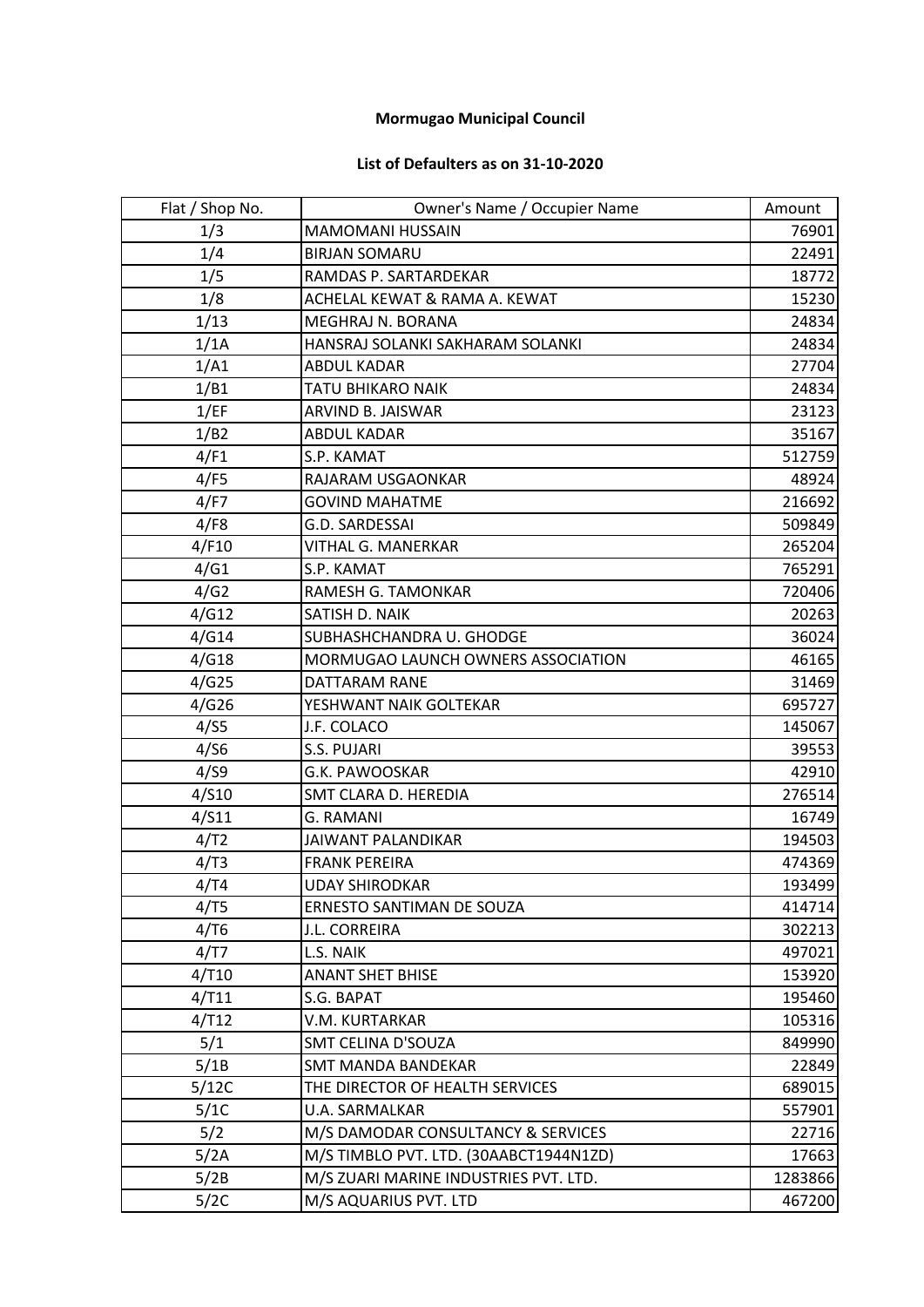| 5/3      | M/S ANANT V. SARMALKAR                          | 60937   |
|----------|-------------------------------------------------|---------|
| 5/3B     | <b>SMT MANDA BANDEKAR</b>                       | 121139  |
| 5/4      | <b>XAVIER FRANCIS DIAS</b>                      | 965309  |
| 5/4A     | DR. SURENDRANATH B. ARONDEKAR                   | 712959  |
| 5/4B     | CAPT. V. PEREIRA                                | 26958   |
| 5/5      | JOAO CABRAL GONSALVES                           | 154345  |
| 5/5B     | M/S ALCON CONSTRUCTION                          | 883656  |
| 5/5C     | M/S ANIL A. SARMALKAR                           | 53299   |
| 5/6B     | M/S KHILJI & KHURESHI BUILDERS                  | 1241315 |
| 5/6C     | DR. GURU KARMALI                                | 559615  |
| 5/7A     | THE ASST. ENGINEER ELECT DEPT. O & M            | 461872  |
| 5/7B     | <b>VASCO CLINIC</b>                             | 6069398 |
| 5/7C     | <b>TULSHIDAS BHOSALE</b>                        | 72852   |
| 5/8      | <b>DATTA BANDEKAR</b>                           | 44646   |
| 5/8A     | INDIAN POST & TELEGRAPH DEPT PANAJI             | 206654  |
| 5/8/A/1  | <b>BABURAO S. REVANKAR</b>                      | 315830  |
| 5/8C     | M/S UNITED BARGEMEN ASSOCIATES                  | 33813   |
| 5/9      | <b>GASPER RODRIGUES</b>                         | 22532   |
| 5/9C     | S.R. NAVELKAR                                   | 547780  |
| 5/9/A/1  | <b>NAMDEV CHOPDEKAR</b>                         | 1077238 |
| 5/10     | HANIF M. SHAIKH                                 | 387144  |
| 5/10A    | M/S SANGHI MOTORS (B.BAY LTD)                   | 472200  |
| 5/10A1   | M/S FAIRWAY BARGE OPERATORS PVT.LTD.            | 331178  |
| 5/10C    | <b>G.M. BHANDARI</b>                            | 424578  |
| 5/11A    | THEO CARVALHO                                   | 889303  |
| 5/11C    | M/S SHYAM COASTAL SHIPPING CO. LTD.             | 28873   |
| 5/12     | M/S UMESH STORES                                | 1059220 |
| 5/12A    | M/S KISHOR TOLANI                               | 779499  |
| 5/13     | M/S MOHAN METAL STORES                          | 508497  |
| 5/13A    | M/S MOHAN ARONDEKAR                             | 1827250 |
| 5/13/A/A | RHUDHH CHOPDEKAR                                | 1181007 |
| 5/13C    | MORMUGAO EDUCATIONAL SOCIETY OF ARTS &          | 6459021 |
| 5/14     | M/S SHEETAL ENTERPRISES                         | 43751   |
| 5/14A    | OFFICE OF THE ASST. ENGINEER ELECT. G & O       | 1418976 |
| 5/15B    | VIPIN MALHOTRA C/O SYNDICATE MARINE ENTERPRISES | 992888  |
| $5/16$   | SMT. SUDHA KHARANGATE                           | 779805  |
| 5/16B    | SMT. MAGADELINA DIAS E SOUZA                    | 1016947 |
| 5/17A    | <b>LALJI SETHIA</b>                             | 1247062 |
| 5/17B    | N.S. BISWAS                                     | 120633  |
| 5/17/A/1 | SADTULLAH KHAN                                  | 1562290 |
| 5/18A    | M/S UNITED ENGINEERS                            | 1167340 |
| 5/18B    | CAPT. RAJINDER SINGH SONI                       | 78799   |
| 5/18/A/1 | SATYWAN GAWADE                                  | 824271  |
| 5/23     | <b>SHRI ABU KHAN</b>                            | 372410  |
| 5/24     | M/S WOOD WORKS                                  | 779416  |
| 5/25     | N.M. VENGURLEKAR                                | 376184  |
| 5/27     | M/S SYNDICATE MARINE ENTERPRISES                | 733660  |
| 5/28     | SMT. MARIA ANTONETTA FERNANDES                  | 178425  |
| 5/29     | SHRI K.V. KHARANGATE                            | 116982  |
| 5/30     | SHRI P.G. KENKRE                                | 599585  |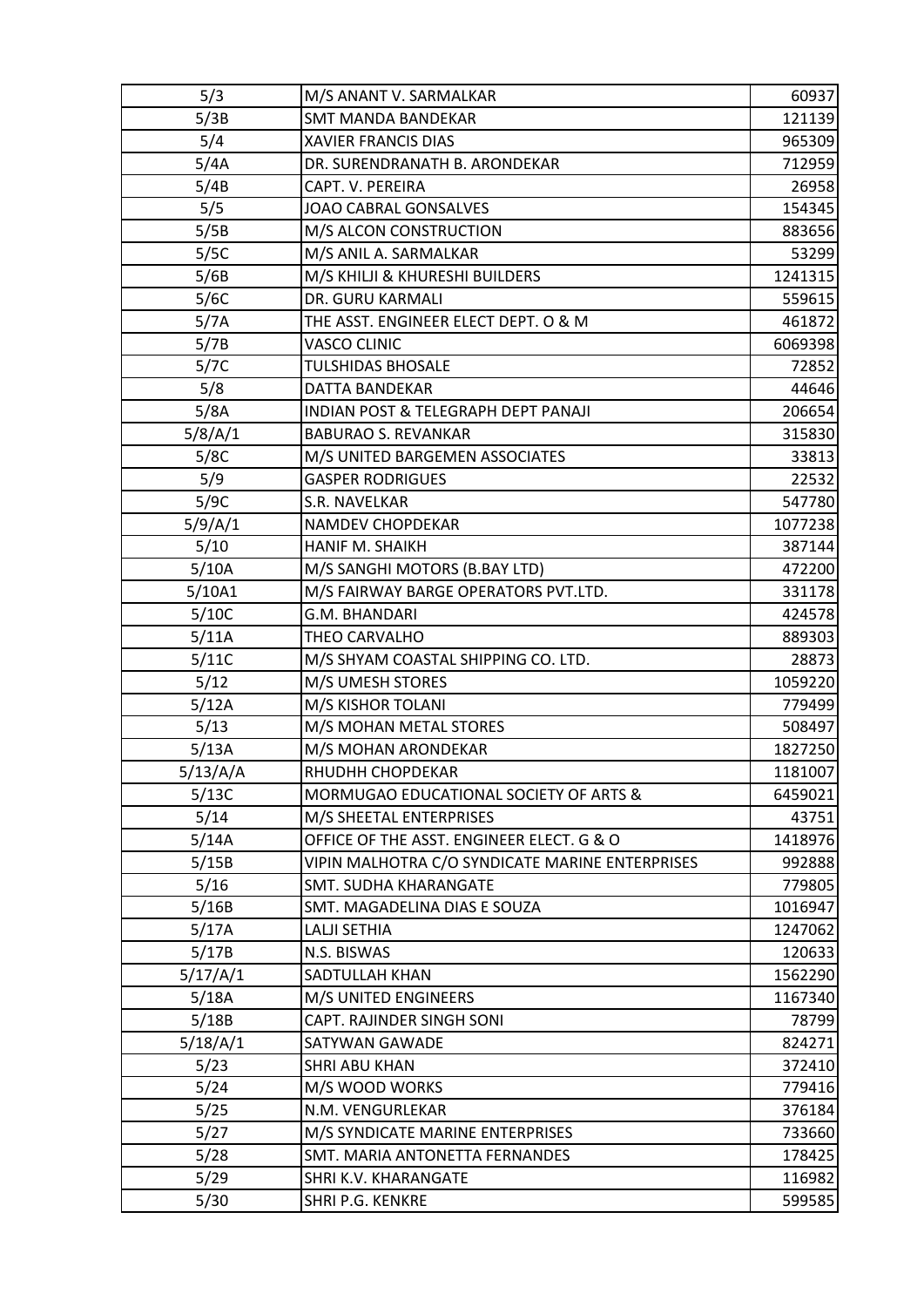| 5/A1   | DR. MITHUN KUDALKAR                                | 184215    |
|--------|----------------------------------------------------|-----------|
| 3/2    | THE DIRECTOR ANIMAL HUSBANDRY & VETERINARY SERVICE | 794285    |
| 6/4    | M.U. NAIK                                          | 49781     |
| 6/8    | K.V. CHINDAN NAIR                                  | 61684     |
| 6/10   | M/S SOUTH EASTERN ROADWAYS                         | 26945     |
| 6/11   | M/S KAMLAKANT BROS.                                | 104820    |
| 6/12   | SHRIKANT K. DHARGALKAR                             | 20199     |
| 6/F2/T | <b>SAMRAT NAIK</b>                                 | 44067     |
| 6/F4   | SMT. IRIS A. LOBO                                  | 22507     |
| 6/G2   | <b>SMT SULOCHANA S. NAIK</b>                       | 27881     |
| 6/51   | PEDRITS MARTINS                                    | 32200     |
| 6/53   | <b>CIANO PEREIRA</b>                               | 843125    |
| 6/54   | J.A. D'SILVA                                       | 28264     |
| 6/55   | LAXMIDAS V. RAJANI                                 | 838700    |
| 6/56   | AMACLENDO BHATTACHARYA                             | 43366     |
| 6/T1   | SHRI BASHIR A.I. KHAN                              | 1281741   |
| 6/T2   | <b>MOHAN NAIR</b>                                  | 189791    |
| 6/T3   | S. SIRAJ                                           | 22050     |
| 6/T5   | OFFICE OF THE ASSISTANT LABOUR COMMISSIONER        | 88094     |
| 6/T6   | INDIAN SHIPPING CO. LTD.                           | 504163    |
| 9/1    | THE MANAGER M/S HINDUSTAN PETROLEUM LTD.           | 239147949 |
| 9/2    | THE SR. MANAGER M/S INDIAN OIL CORPORATION LTD.    | 134129329 |
| 9/5    | DOMINGOS D. ALMEIDA                                | 308478    |
| 7/1    | SHRI JOSE LUIS DOURADO                             | 1942949   |
| 7/2    | SHRI SURENDRA R. CHODANKAR                         | 1725014   |
| 7/3    | SHRI DATTARAM L. NADKARNI                          | 1330975   |
| 7/4    | <b>SHRI MINGUEL D'CRUZ</b>                         | 2392144   |
| 7/5    | SHRI SHANKAR L. NARVEKAR                           | 2113363   |
| 7/H5   | SHRI JOAO SALVADOR GOMES                           | 3292961   |
| 7/6    | <b>ANA TEREZA</b>                                  | 2364870   |
| 7/7    | <b>SHRI FRANCIS FERNANDES</b>                      | 3269151   |
| 7/10   | <b>ANTONIO F. BHASIO F VAZ</b>                     | 1118792   |
| 8/1    | SHRI ANAND N. CHODANKAR                            | 947794    |
| 8/2    | SMT SHEELA M. SHIRODKAR                            | 673181    |
| 8/5    | <b>SMT PUSHPALATA SHETYE</b>                       | 43145     |
| 8/8    | VASCO VANITA MANDOL                                | 801223    |
| 8/11   | CHATRARAM J. SOLANKI                               | 33234     |
| 8/12   | M/S AUTO SERVICE                                   | 945082    |
| 10/SR1 | <b>KUM SHOBHA SALKAR</b>                           | 47108     |
| 10/4   | <b>SMT SUNDARBAI NAVELKAR</b>                      | 23937     |
| 10/6   | VINAYAK V. SHENVI                                  | 1171040   |
| 10/12  | MAHADEV D. GOVENKAR                                | 17244     |
| 10/22  | <b>SAYED ABDUL RAZAK</b>                           | 79102     |
| 10/26  | ABOOBAKER NOORMOHAMMED ADMANI                      | 24181     |
| 10/29  | MR UMAKANT SALGAONKAR                              | 789744    |
| 10/33  | RAGHOBA JANARDHAN NAIK                             | 18262     |
| 10/35  | DR. OZLER P. HENRIQUES                             | 45246     |
| 10/40  | SITARAM N. PANDIT                                  | 58623     |
| 11/3   | SMT GIRIJA MAHESH HALANKAR                         | 1672894   |
| 11/4/A | MAHESH ANKUSH HALANKAR                             | 1068605   |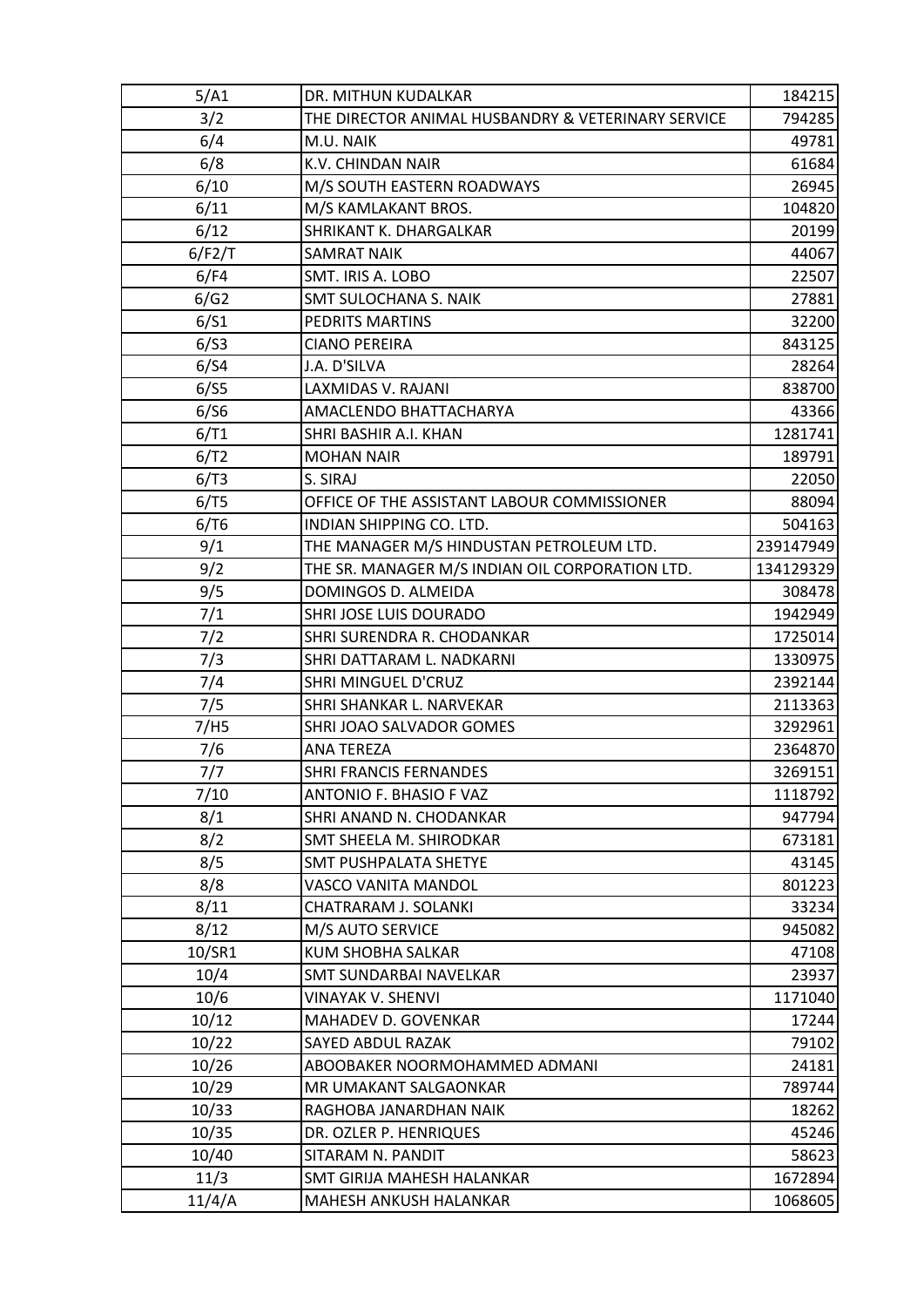| 11/5   | MUHAMMED YUSUF HUSSAIN KHAN                      | 263884  |
|--------|--------------------------------------------------|---------|
| 11/6   | M. ISMAIL                                        | 112362  |
| 11/7/A | <b>MANOHAR B. BHOSEL</b>                         | 291662  |
| 11/8/A | SAYED DAWOOD IBRAHIM                             | 1814856 |
| 12/1   | OFFICE OF MAMLATDAR GROUND FLOOR                 | 2451512 |
| 12/2   | OFFICE OF DY. COLLECTOR                          | 479291  |
| 12/4   | OFFICE OF MURGAO PARTARKAR LEKHAK                | 150842  |
| 12/6   | OFFICE OF COMMUNIDADE                            | 109879  |
| 12/7   | OFFICE OF CUSTOMER SERVICE CENTRE                | 568899  |
| 12/8   | OFFICE OF SUB REGISTRAR & CIVIL REGISTRAR NOTARY | 213939  |
| 12/9   | OFFICE OF FILARIA CONTROL UNIT & SCHOOL          | 1931563 |
| 12/10  | POST OFFICE DELIVERY STRUCTURE SECTION           | 4318221 |
| 12/14  | JANTA VACHANALAYA                                | 1169787 |
| 13/1   | MAHABLESHWAR R. DESSAI                           | 45821   |
| 13/2   | SHRI UTTAM CHAWAN                                | 26782   |
| 13/3   | K.S. DHARIWAL                                    | 23509   |
| 13/4   | <b>ANIL SARMALKAR</b>                            | 23509   |
| 13/5   | <b>GOA DOCK LABOUR UNION</b>                     | 396192  |
| 13/5A  | <b>SHRI VINESH S. NAIK</b>                       | 2001660 |
| 13/6   | <b>VINAYAK V.S. MAYENKAR</b>                     | 33461   |
| 13/7   | THE GOA CO OP MARKETING SUPPLY FED LTD           | 8568548 |
| 13/20  | THE MANAGER GOA SAHAKAR BHANDAR                  | 2609813 |
| 14/6   | LADU S. NAIK                                     | 32050   |
| 14/20  | KISHORE V. KANDOLKAR                             | 19385   |
| 14/23  | PRABHAKAR P. MADKAIKAR                           | 31959   |
| 14/25  | MADEV L. VENGURLEKAR                             | 17664   |
| 14/29  | <b>BASHIR HAJI USMAN</b>                         | 24515   |
| 14/30  | <b>MUSA ABDUL LATIF</b>                          | 33155   |
| 14/34  | LAXIMAN V. FATTE                                 | 19388   |
| 14/35  | SMT LAXMI V. KANDOLKAR                           | 23284   |
| 14/36  | PONNU DURAI                                      | 23764   |
| 14/38  | RAJARAM Z. PAROB                                 | 45916   |
| 14/60  | P.M. KADAR                                       | 29254   |
| 14/65  | RAMAKANT V. PILGAONKAR                           | 95894   |
| 14/80  | <b>SMT KHATUM BI ABDUL GANI</b>                  | 802178  |
| 14/94  | SHIVRAM S. DEVSEKAR                              | 25808   |
| 14/96  | RAMCHANDRA S. NAVELKAR                           | 136666  |
| 14/102 | <b>BABU V. MAYENKAR</b>                          | 34146   |
| 14/106 | ANANT M. HONAWARKAR                              | 290121  |
| 14/107 | M/S PARIHAR BROTHERS                             | 18156   |
| 14/108 | SADANAND S. SIRSAT                               | 230574  |
| 14/111 | SMT PRASHANTI P. SANKHALKAR                      | 49118   |
| 14/112 | YUVRAJ C. SAKHALKAR                              | 111459  |
| 14/145 | SMT RAJLAKSHMI C.K. MAHENDRAKAR                  | 38114   |
| 14/169 | <b>JAIWANT BORKAR</b>                            | 103165  |
| 22/16  | <b>NOOR MOHAMMED GANI</b>                        | 172094  |
| 22/19  | <b>GANPAT M. BANDEKAR</b>                        | 505459  |
| 22/24  | M. JOTHI                                         | 129111  |
| 22/46  | ATCHUT J. RAIKAR                                 | 209139  |
| 15/1   | GANESH KRISHNA KUMBARJUNKAR                      | 548592  |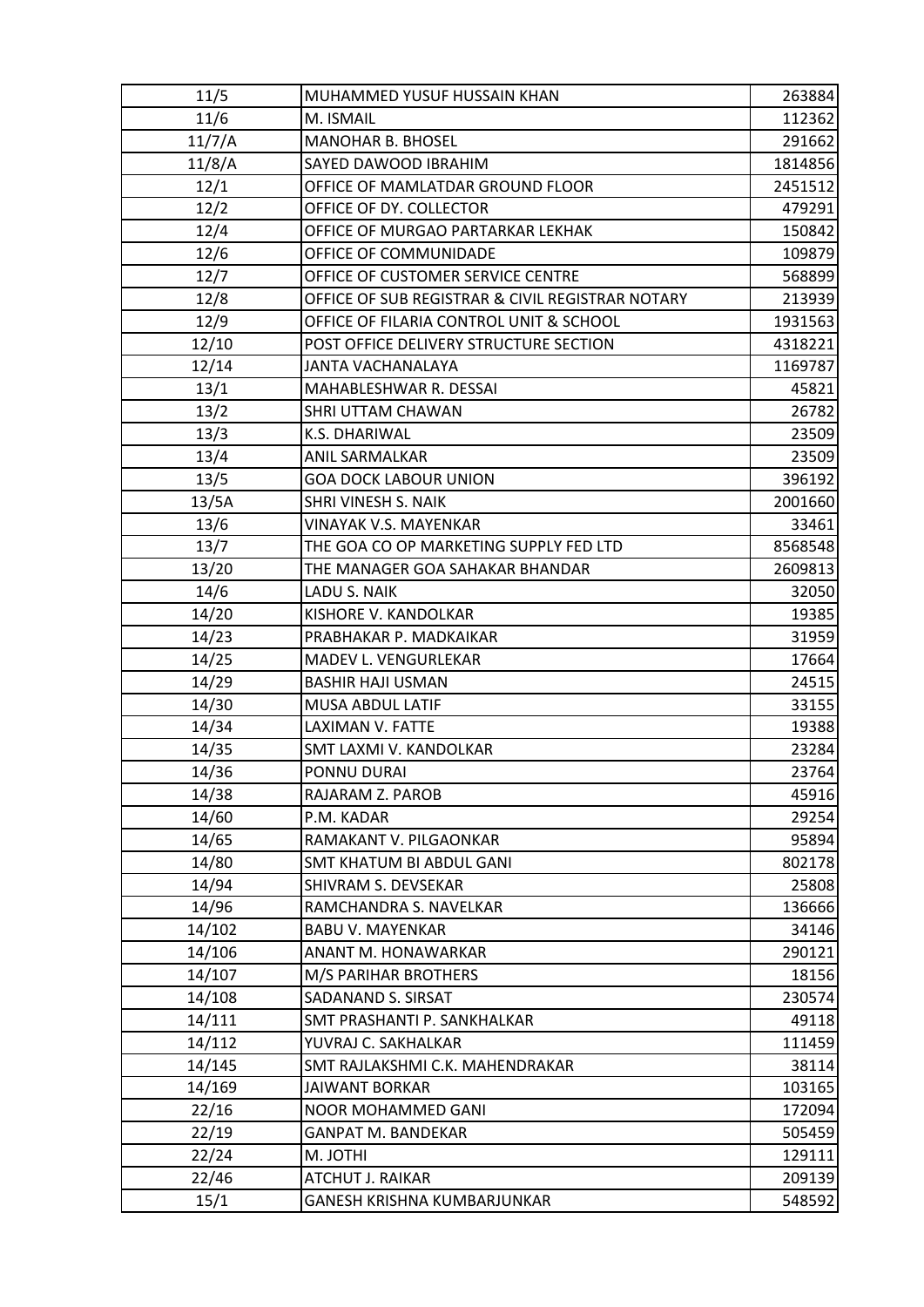| 15/3    | <b>CHANDRAKANT PANGUM</b>           | 333592  |
|---------|-------------------------------------|---------|
| 15/4    | RAYA KUSHTA DESSAI                  | 302087  |
| 15/5    | RAMA SHANKAR NAIK                   | 292651  |
| 15/6    | FONDU J. NAIK                       | 211020  |
| 15/7    | <b>CHANDRAKANT R. HOBLE</b>         | 343939  |
| 15/9    | <b>MOHAMAD HASHAN</b>               | 642916  |
| 15/11   | <b>GANGARAM SHADASHIV DEVSHEKAR</b> | 746252  |
| 15/15   | <b>VISHNU R. BORKAR</b>             | 57739   |
| 15/16   | <b>GANESH K. KUMBARJUKAR</b>        | 303800  |
| 15/17   | <b>BABAL DATTA BHAGAR</b>           | 1184103 |
| 16/1    | RAGHOBA TAKIKAR                     | 46511   |
| 16/3    | KALIDAS D. SHIVLINKAR               | 62660   |
| 16/5    | NARCINVA SHIRODKAR                  | 623582  |
| 16/6    | <b>GANGARAM DEVSEKAR</b>            | 251805  |
| 16/7    | <b>SHANKAR SHIRODKAR</b>            | 347584  |
| 16/9    | <b>RAMDAS NAIK</b>                  | 215769  |
| 16/10   | <b>KALIDAS CHODANKAR</b>            | 717150  |
| 16/12   | <b>BABY DANIEL</b>                  | 20700   |
| 16/13   | <b>SMT KAMAL NAIK</b>               | 286635  |
| 16/15   | <b>AUDHUT G. DEVSEKAR</b>           | 236974  |
| 16/17   | <b>DHANANJAY NAIK</b>               | 154507  |
| 18/2    | DADAPAR NARANGI                     | 17132   |
| 18/18/6 | K. OMPRAKASH R.                     | 17098   |
| 19/1    | SHRI JAGANATH M. MORAJKAR           | 135635  |
| 19/3    | <b>SHRI MITAILAL BIND</b>           | 48857   |
| 19/6    | SHRI GANESH P. SALKAR               | 75757   |
| 19/11   | PRATAP S. REDKAR                    | 58941   |
| 19/12   | RAMA SHANKAR MISHRA                 | 131417  |
| 19/14   | SMT PREMA R. YADAV                  | 15682   |
| 19/15   | SHAIKH MOHAMMED SHAIKH HASHAM       | 22191   |
| 19/17   | DEEPAK M. SURLAKAR                  | 35640   |
| 19/18   | <b>MUQBOLL KHAN</b>                 | 35567   |
| 19/19   | <b>SMT ANITA A. BHATKAL</b>         | 69951   |
| 20/1    | <b>MARIO FERNANDES</b>              | 39465   |
| 20/2    | <b>MARIO FERNANDES</b>              | 48450   |
| 20/8    | SHRI IMAMSAB BEPARI                 | 69204   |
| 20/9    | SHRI AFRAZ BEPARI                   | 83133   |
| 20/10   | <b>SHRI AFZAL BEPARI</b>            | 85139   |
| 20/11   | SHRI DAMODAR RAGHUVIR NAIK          | 47013   |
| 20/21   | <b>MARIO FERNANDES</b>              | 15669   |
| 20/22   | <b>SMT ROSA PAULIN FERNANDES</b>    | 16417   |
| 21/5    | RAM SHIROMANI YADAV                 | 69565   |
| 21/10   | SHRIKANT K. DHARGALKAR              | 83187   |
| 24/3    | TIVIKRAM G. VERNEKAR                | 121777  |
| 24/8    | SHIVDAS SHANTARAM MORAJKAR          | 129486  |
| 24/9    | NIMNATH R. DABOLKAR                 | 81822   |
| 24/16   | KANTILAL N. BHAT                    | 109234  |
| 24/17   | SHAIKH A. GAFFUT                    | 72761   |
| 24/26   | SHAIKH M. HUSSAIN                   | 150409  |
| 24/27   | <b>BABU GANAESHARI</b>              | 292792  |